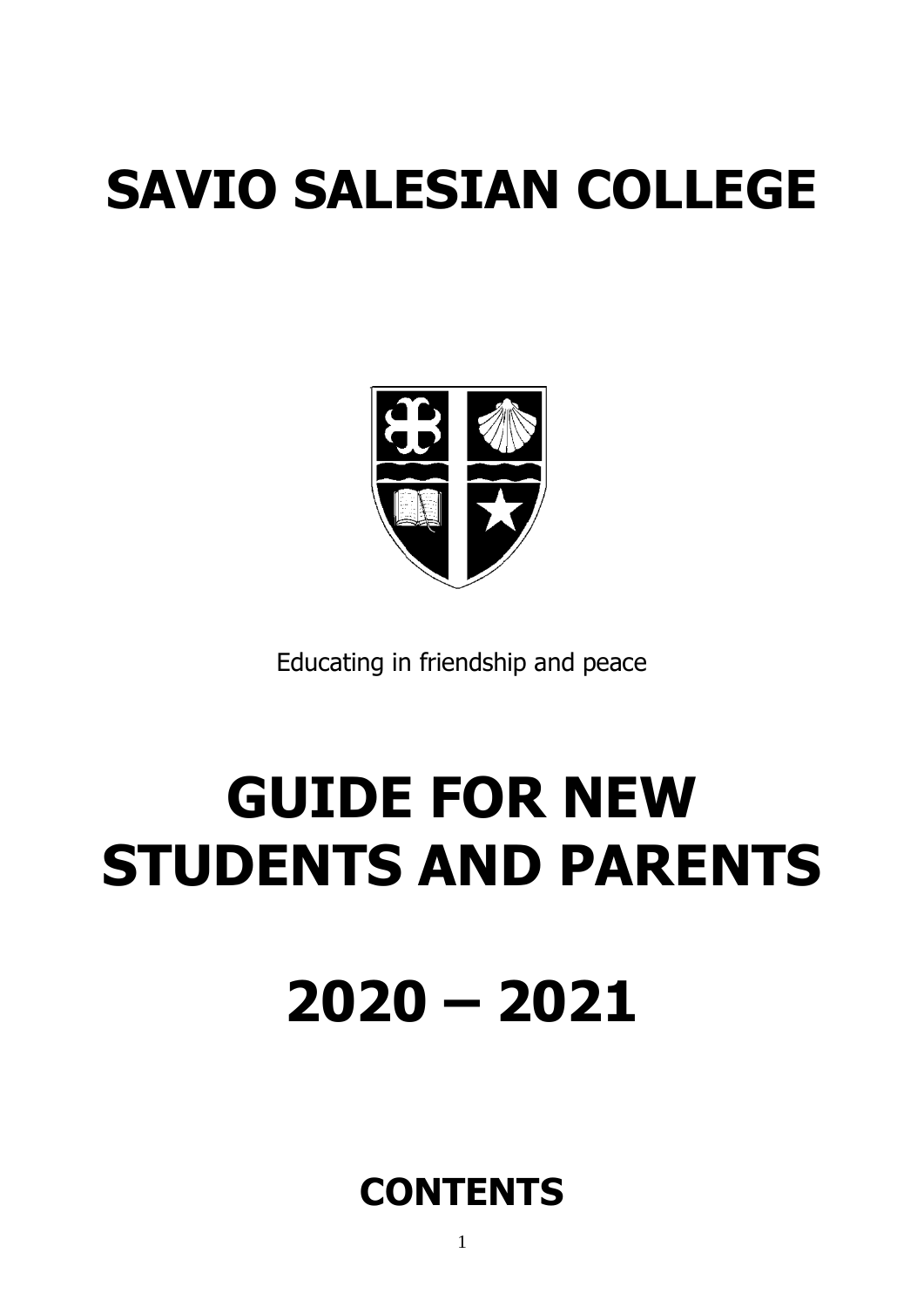#### Page 3 Savio Salesian College Mission Statement

- Page 4 Home School Partnership
- Page 5 Healthy Eating
- Page 6/7 Uniform
- Page 8 Equipment
- Page 9 School Standards
- Page 10 Student Possessions
- Page 11 Communication with parents/carers & Homework
- Page 12 Attendance
- Page 13 School Day
- Page 14 Lunchtime Activities
- Page 15 School Buses
- Page 16 Free School Meals
- Page 17 Privacy Notice
- Page 20 Safeguarding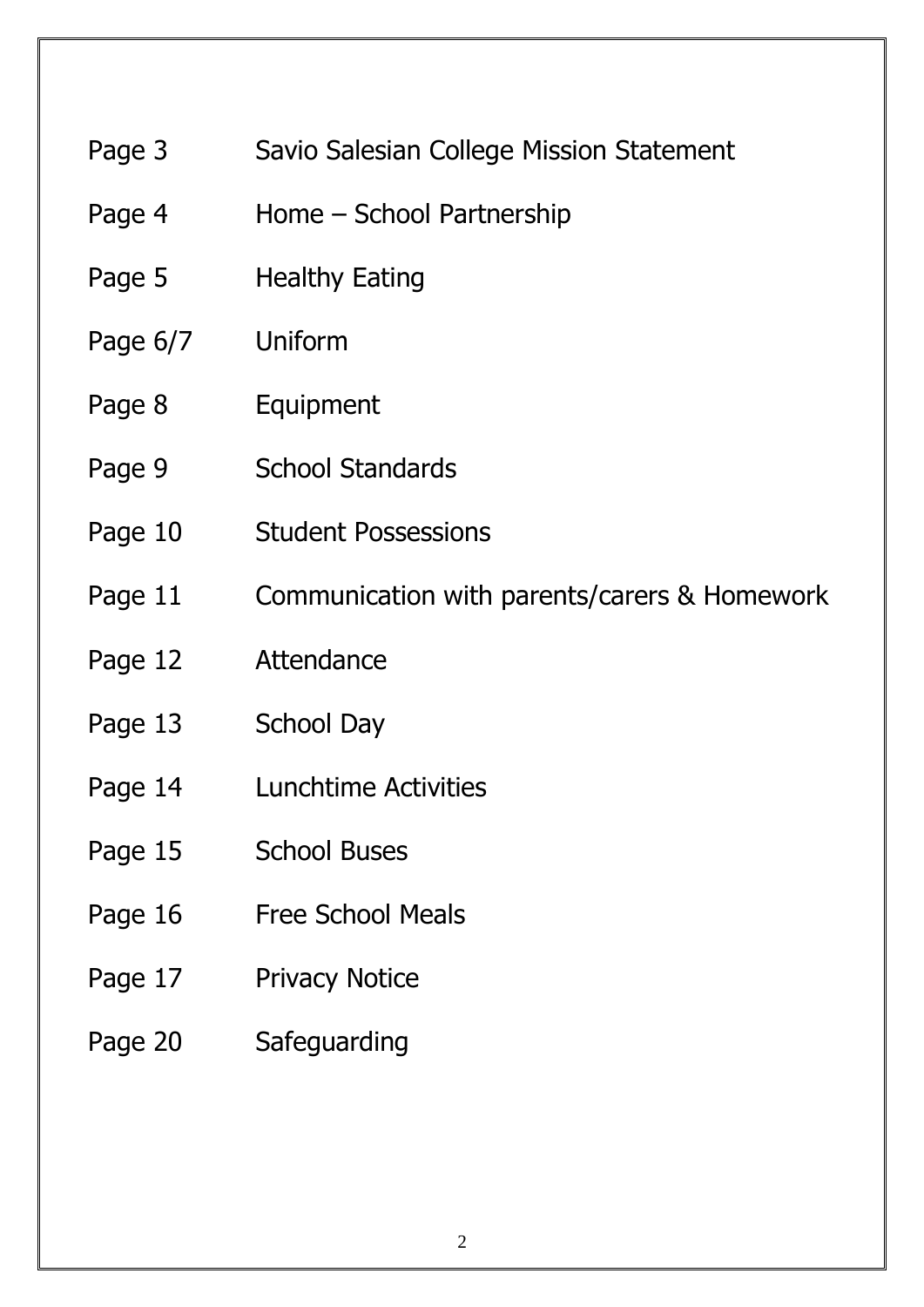# **OUR MISSION**

**"In order to empower everyone to achieve their full potential we, as a community, accept our responsibility to respect and care for each other and our environment in a spirit of friendship and peace"**

At Savio Salesian College we believe that clear expectations regarding responsibilities and behaviour are important in maintaining a successful and happy atmosphere in school.

This is underpinned by:

## **THE FOUR RIGHTS**

- **1. Students have the right to learn**
- **2. Teachers have the right to teach**
- **3. Everyone has the right to be respected**

#### **4. Everyone has the right to be safe**

We expect our students to accept that they have a responsibility to respect and co-operate with the Mission and shared values of the school.

Savio Salesian College is a **Restorative Justice school**. This means we aim to resolve any disputes between students or between students and teachers so that all concerned are satisfied with the outcome. This is helpful in developing relationships which are positive. It is a time consuming process but one that we have had much success with.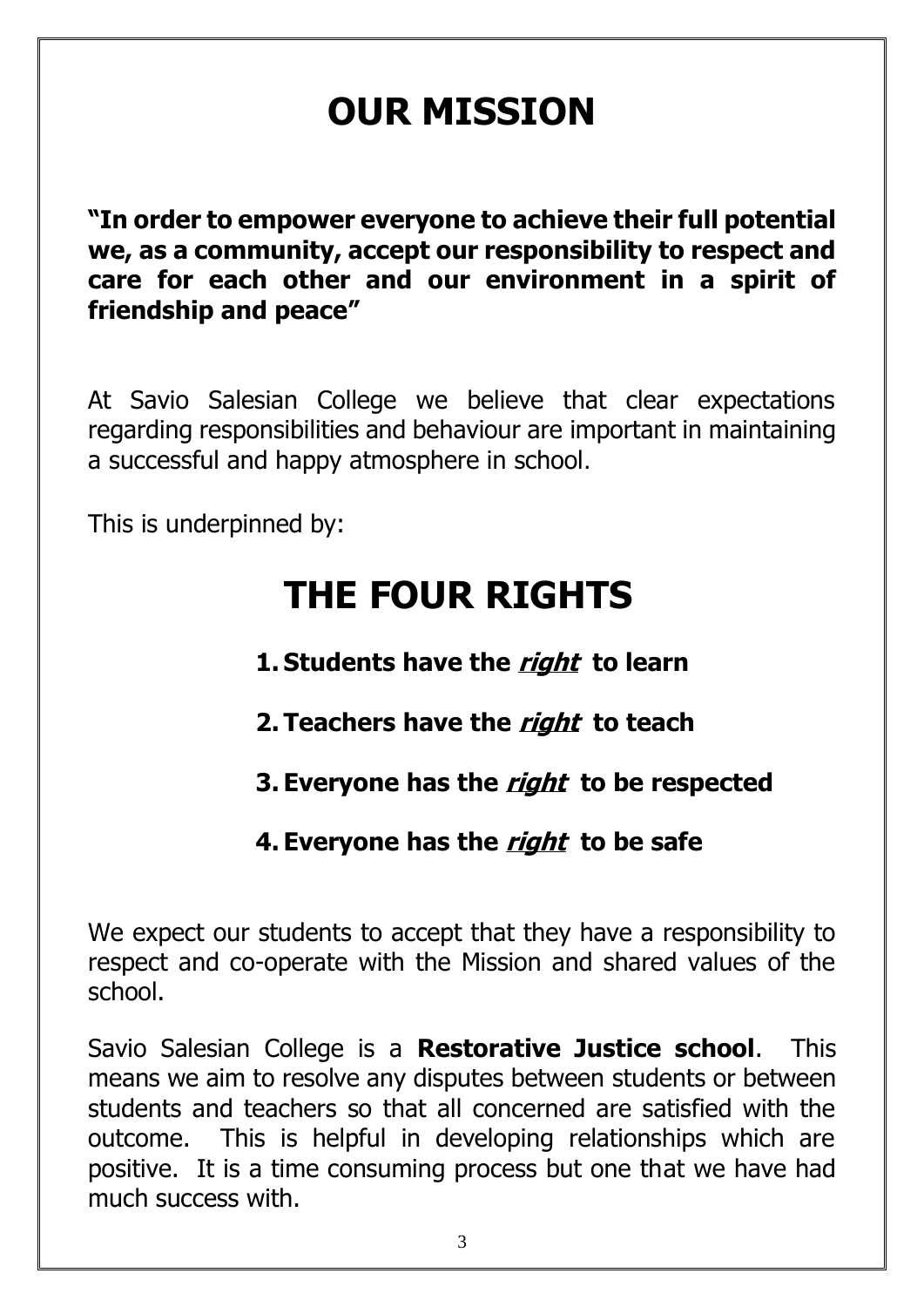# **HOME – SCHOOL PARTNERSHIP**

When your child becomes a student at Savio Salesian College it is the beginning of a partnership.

We want this partnership to support your child's learning and we want to share and develop an understanding of the ways students, parents and school staff can best help each other.

We have had a Home – School Partnership Agreement for some years but we are keen to consider your views. It is simply a set of statements about what each of us will try to do.

You are invited to read and comment on the Home – School Partnership Agreement and to share any comments. Your advice will influence changes to the document. You and your child will be asked to sign the agreement as a statement of best intentions for the beginning of our partnership at Savio.

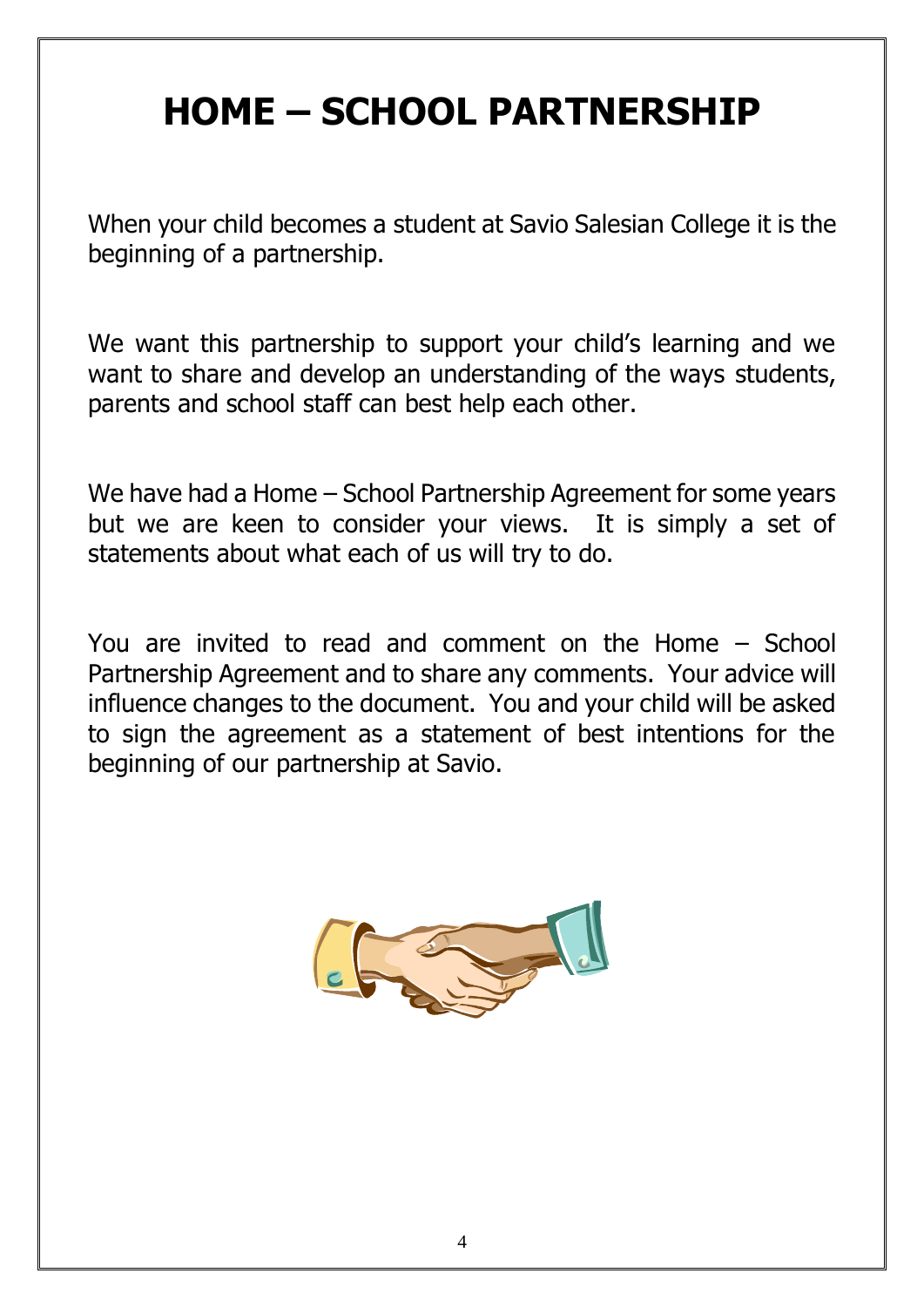## **WE ARE A HEALTHY EATING AND DRINKING SCHOOL**

#### **BREAKFAST CLUB OPENS FROM 7.30am**

Free breakfast includes porridge, cereal, bagels

#### **BREAK**

Water, milk, juice, fruit, toast, crumpets etc will be on sale

#### **LUNCH**

- A cashless cafeteria system is in operation  $-$  a photograph is taken of the student's thumb which is used at the cash loader and tills. Students put money into the cash loader and when they make a purchase at the till the cost is deducted automatically. Students on free school meals have their meal allowance credited to their account daily at lunchtime. On arrival, children will be given full instructions on the cashless system.
- Students may bring their own packed lunch if preferred
- Students are NOT allowed to leave college premises during break or lunch times.

**Please note that chocolate, fizzy drinks or highperformance energising drinks are not allowed in school in accordance with Government guidelines for healthy eating**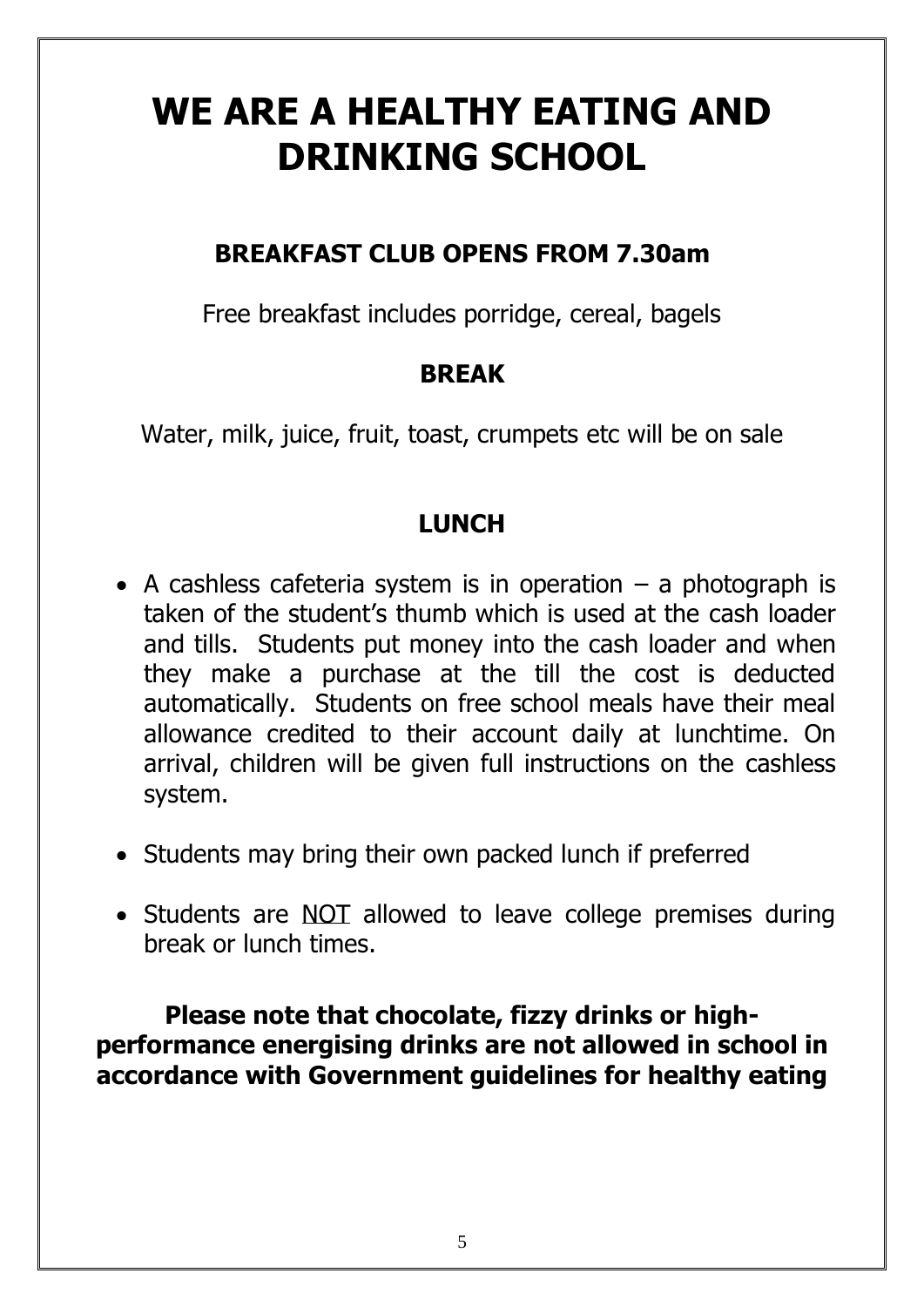# **UNIFORM**

Full school uniform must be worn every day. It is important that our students take pride in the way they look both in school and on the way to and from school. Members of the Bootle community will judge Savio Salesian College by the way students look and behave. Students who wear the uniform of Savio Salesian College are representing every member of our school community.

A dark anorak or coat without logos or designs is suitable to wear to and from school and will reflect parental support in maintaining the reputation of the school in the area. We are not able to accept responsibility for valuable jackets worn to school that are lost, stolen or damaged in any way.

All items of school uniform should be clearly marked with the student's name in case items are mislaid.

We do not accept extremes of hairstyle and students must only wear a small, plain black or navy hair accessory. Students must not dye their hair or present themselves with shaven heads.

On the grounds of health and safety, long hair must be tied back when students are in school and must not cover the face.

A school bag will be provided to all Year 7, 8 and 9 students and this is the **only** bag that is allowed in school.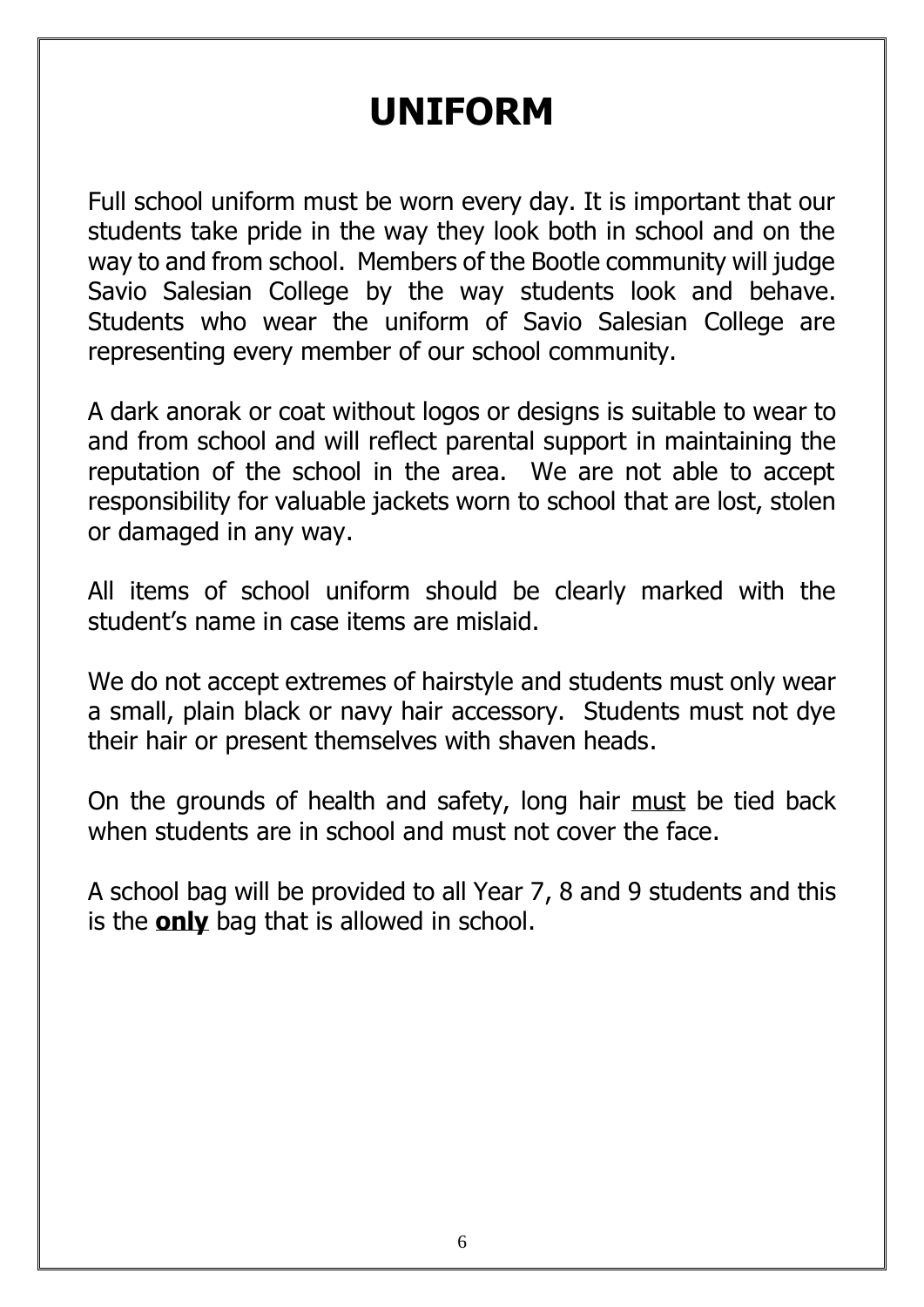#### **Free school uniform / Savio PE Kit will be available from:**

**Paul's Place, 272 Stanley Road, Bootle L20 3ER** 

#### **I WILL WRITE TO YOU SEPARATELY WITH DETAILS OF HOW THIS CAN BE COLLECTED BEFORE THE END OF THE SCHOOL YEAR. DUE TO THE CURRENT CORONAVIRUS CRISIS THERE MAY BE SOME DELAY IN PROVIDING BOTH UNIFORM AND PE KIT.**

#### **GIRLS**

Navy blazer with college crest Navy V neck jumper with college crest Grey pleated skirt (pinafores are not allowed) School tie with crest White blouse with top fastening button Dark grey socks Plain black shoes (trainers or canvas shoes are not allowed)

#### **BOYS**

Navy blazer with college crest Navy V neck jumper with college crest Grey trousers School tie with crest White shirt Grey or black socks Plain black shoes (trainers or canvas shoes are not allowed)

The school tie will be issued by Student Services. All other uniform items will be available from the above supplier.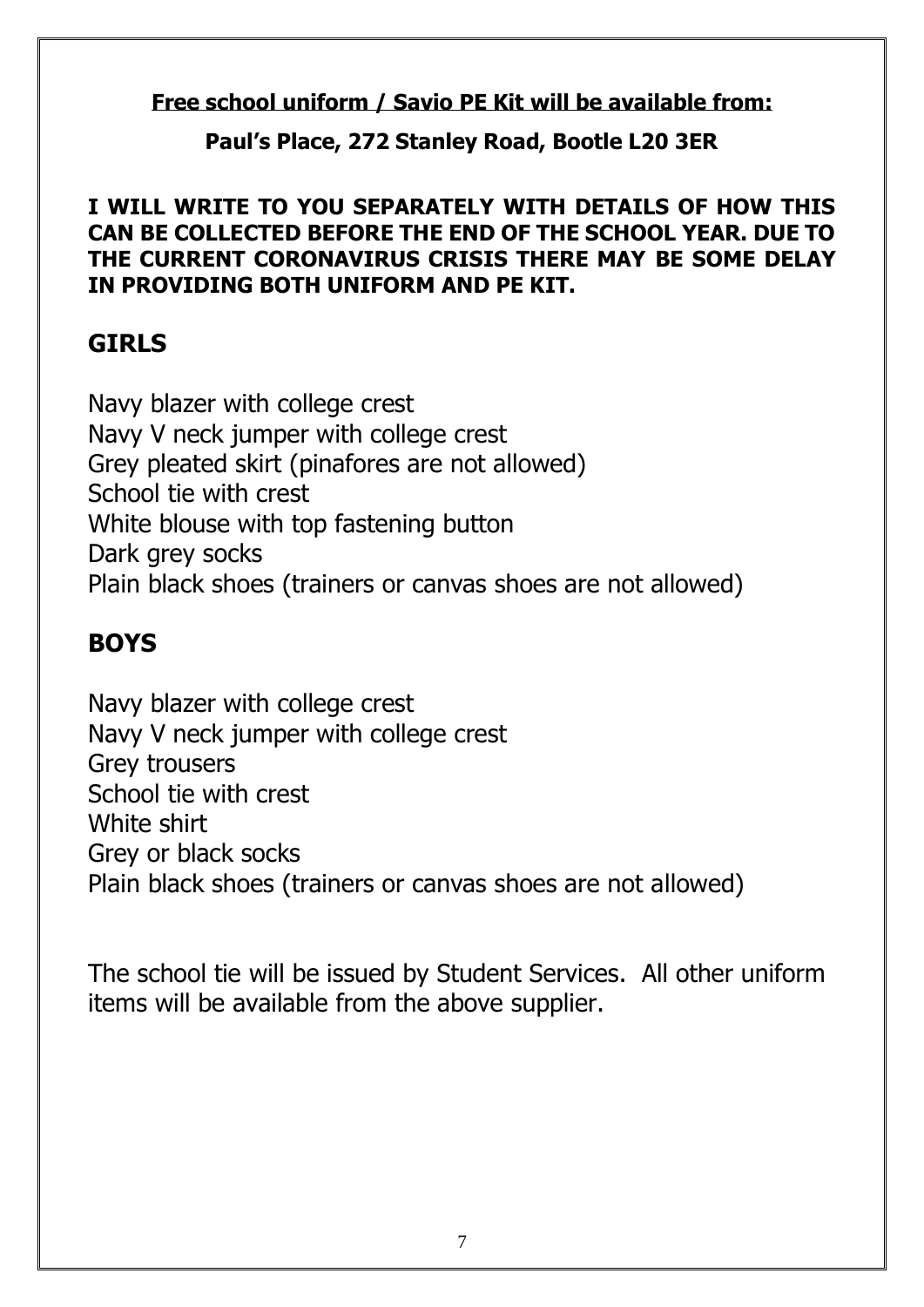# **EQUIPMENT**

It is essential that students are properly equipped for their lessons.

#### **Basic equipment to be brought to school each day:**

- **School bag**
- **School Planner**
- **A pencil case containing at least two pens, a pencil, a ruler, a rubber and coloured pencils**

Students should check their timetable every evening to see if they need any other equipment e.g. PE kit, ingredients/money for Food Technology, calculator, compass and protractor for Maths. Keep a copy of your child's timetable at home to remind you and make sure that they pack their bag the night before to ensure they are ready and organised for the next day.

Students must also bring money for lunch and bus fare if required. Money should be kept safely in a named purse. Only money needed for the school day should be brought to school.

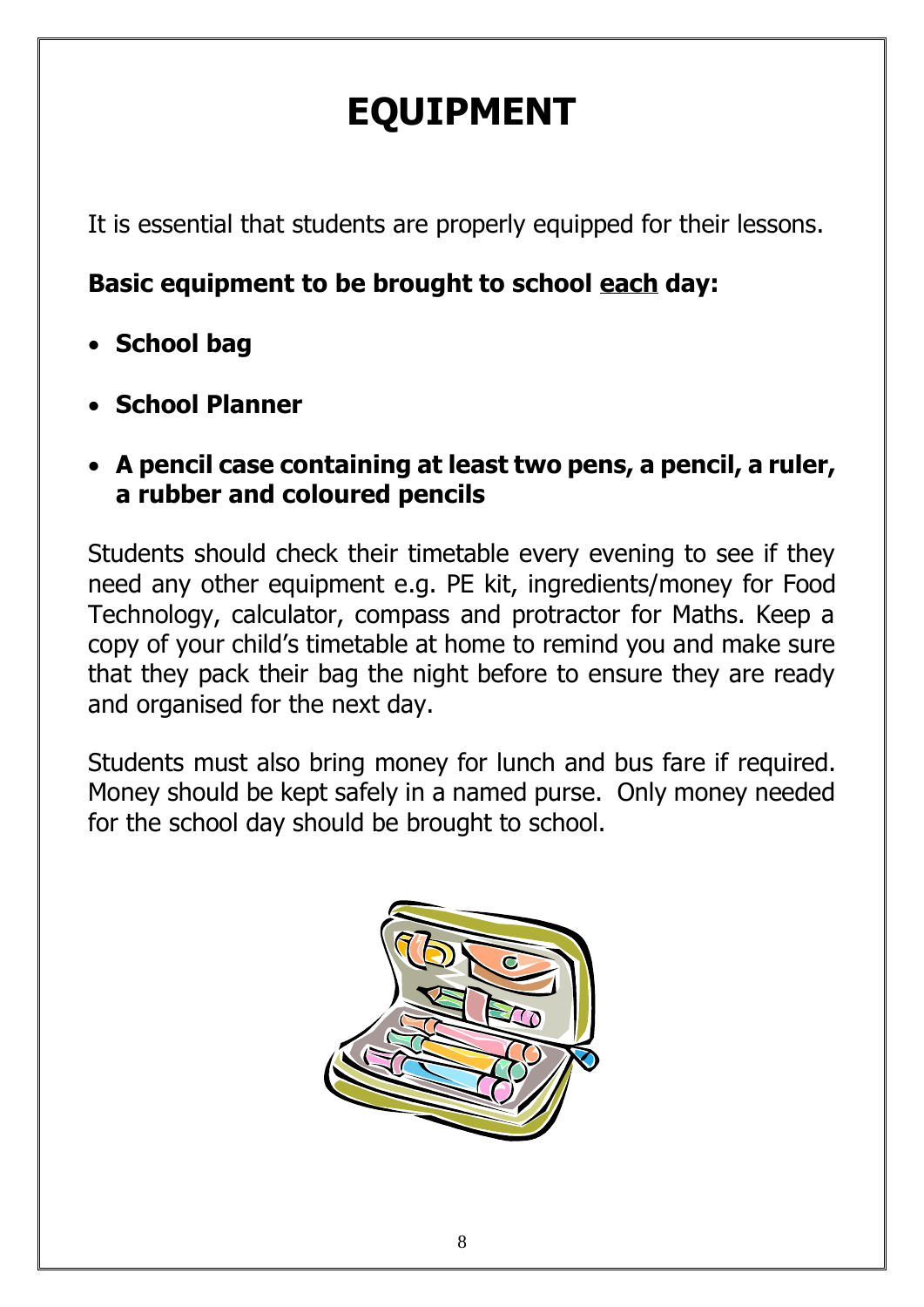# **SCHOOL STANDARDS**

- Treat all members of the school community with respect and courtesy
- Try to do your best in all school activities
- Homework and coursework assignments are to be recorded in your Planner and completed on time
- Wear your school uniform with pride
- Arrive at school promptly and be on time for all lessons
- Have the correct equipment for all lessons
- Carry out instructions given by your teachers
- Do not drop litter around the school and take care of your environment
- Listen to others as they take part in the lesson
- If you are absent during school time, find out what work you have missed and try to catch up
- **Do not leave the school site at any time without permission**

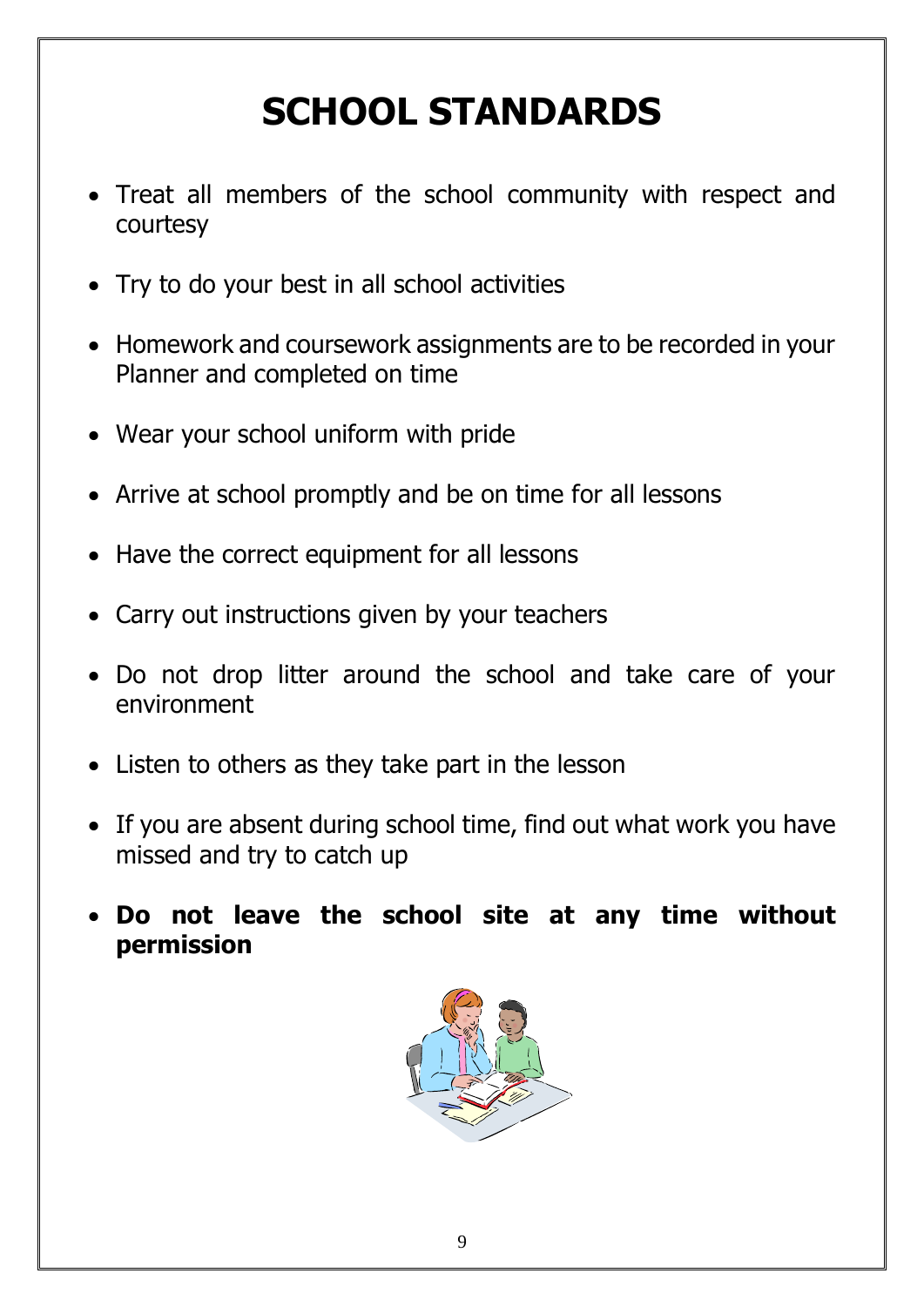# **STUDENT POSSESSIONS**

Please note that under no circumstance can Savio Salesian College accept any liability whatsoever for student possessions. We cannot insure personal 'items of value' such as mobile phones, electrical equipment, jewellery, expensive shoes or jackets.

In addition, recent changes to the law make it clear that the school cannot be held liable to the confiscation of any goods, perishable or otherwise, which have been brought into school in contravention of school rules.

#### **Jewellery**

Watches may be worn for school. The wearing of all other jewellery is against school rules. We do not accept responsibility for jewellery that is worn in school. Unacceptable jewellery will be confiscated and will need to be collected by parents/carers. False nails must not be worn. Make-up must be kept to a minimum and false eyelashes are not allowed. We will insist that all students who arrive with either false nails, eyelashes or tans remove them either in school or before the next school day.

#### **Mobile Telephones**

We do not accept responsibility for students' mobile phones. They are not essential equipment for school. Student Services are available to contact parents in an emergency. Mobile phones **MUST BE SWITCHED OFF IN CLASSROOMS** and kept in the student's school bag. If mobile phones are used **IN CLASSROOMS** during lessons, at breaktime or lunchtime, they will be confiscated and returned at 2.45pm. The same applies to any type of electronic gadgetry.

#### **MEDICAL NEEDS**

Students who require medication during the school day, eg inhalers for asthma, need to bring a note to school so that staff are aware of their medical needs. All medicines will be kept in Student Services.

### **COMMUNICATION WITH PARENTS**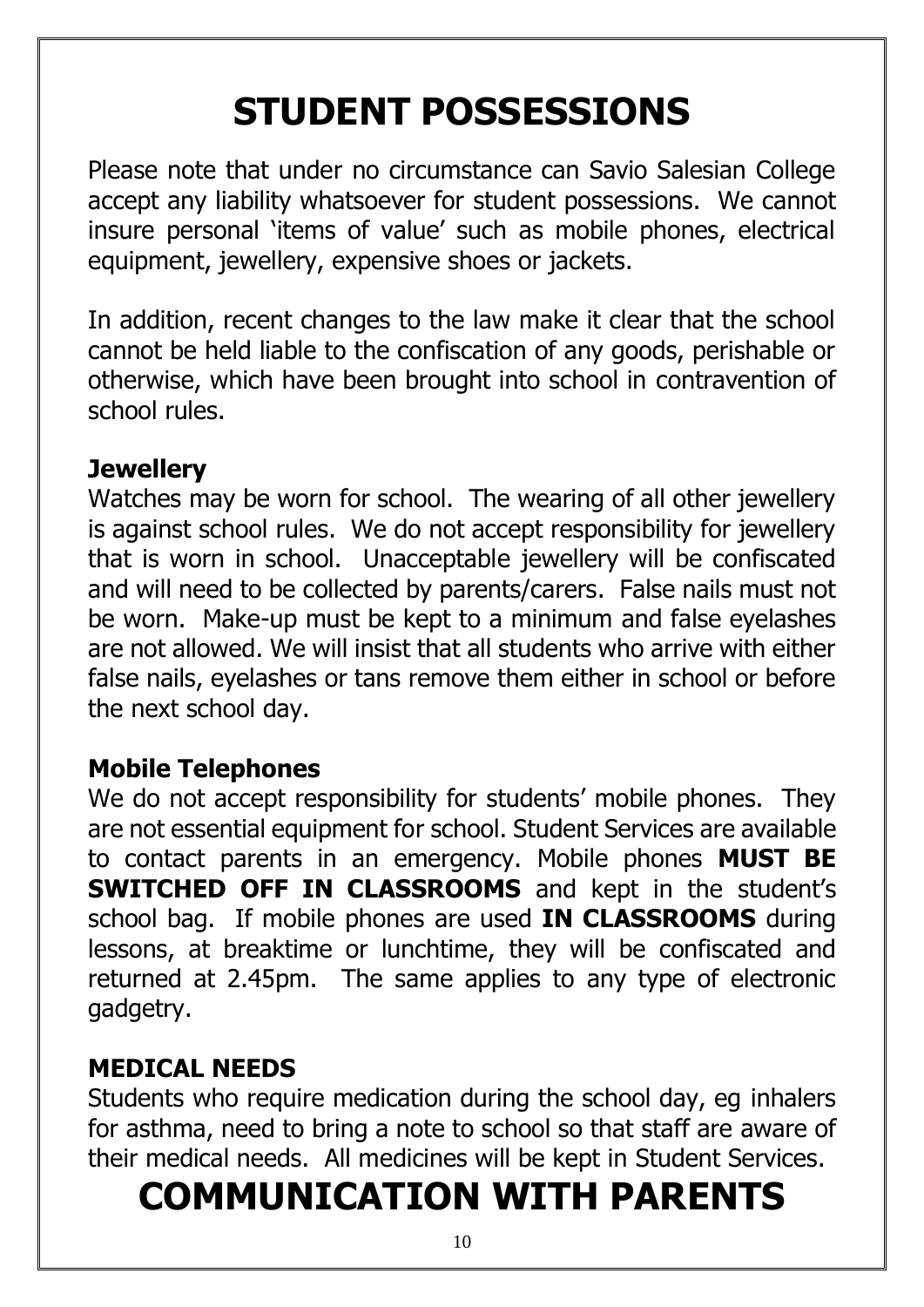It is important that we maintain good communication links during your child's time at Savio Salesian College.

- ➢ **Please telephone school before 9.00am if your son or daughter will be absent that day**
- ➢ **Please send a written explanation of your child's absence when he/she returns to school**

It is essential that we always have updated information about**:**

- **> change of address**
- **> change of telephone number**
- **> change of emergency contact numbers**
- **> name change of parent(s)/legal carer(s)**

If there are any changes to this information Student Services must be informed in writing.

### **HOMEWORK**

To help students to complete their homework/organise their time, they are given a **School Planner** in which they can write down exactly what they have to do for homework each night of the week and also record any achievements and prizes that they earn during the course of the year.

**Parents may also use the Planner as a method of communication with school, form tutors and subject staff. We recommend that parents check the planner each day.**

**Students MUST bring their Planner to school EACH DAY**

# **ATTENDANCE**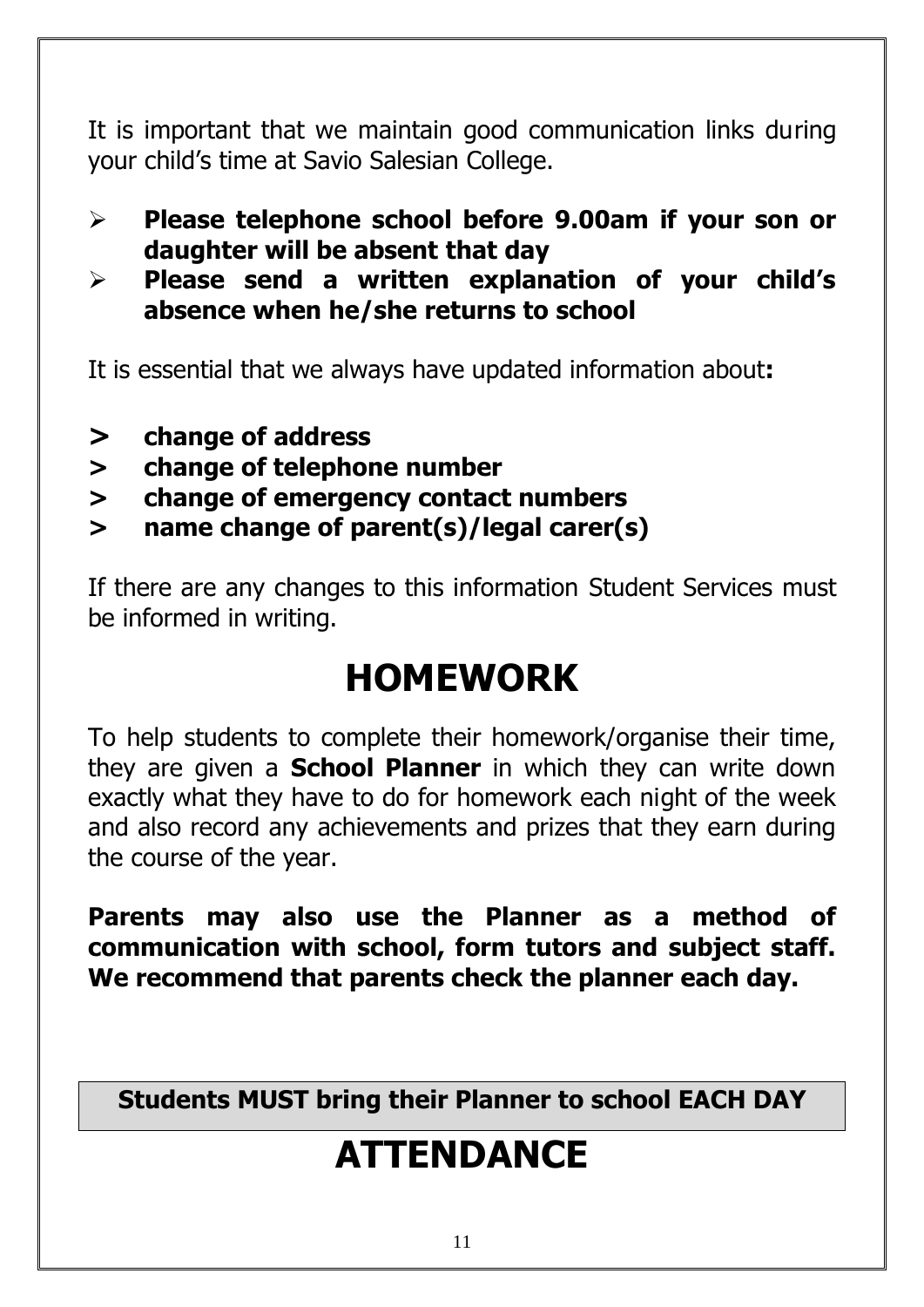Regular attendance at school is vital in ensuring the success of your child.

There are rewards for students who attend regularly during the school year. At the end of the year, students who receive full attendance will receive a prize in the Prize Giving Assembly.

#### **Holidays During Term Time**

We request that you do not arrange to take your child on holiday during term time. If you do, the absence will be unauthorised and you could receive a penalty charge notice from the Local Authority.

#### **Punctuality**

Students should plan their journey to school and aim to arrive by **8.20am** to give themselves time to prepare for the school day which begins at **8.30am**. Any student arriving after **8.30am** will receive a 'late' mark. NB, it is very important that students sign in at Reception if they are late. The school will close the register at **9.30am**. If your child arrives after this time their mark will be recorded as an unauthorised absence.

Students who are late with no valid reason will receive detention. We will inform parents if students are late frequently.

#### **Medical or Dental Appointments**

Please try to make medical or dental appointments after school or during holidays. If your child needs to be absent for a medical or dental appointment, please make sure you send in the appointment card the day before to the attendance officer so that the absence can be recorded.

**We will authorise up to half a day for medical appointments during the school day**

### **THE SCHOOL DAY AT SAVIO**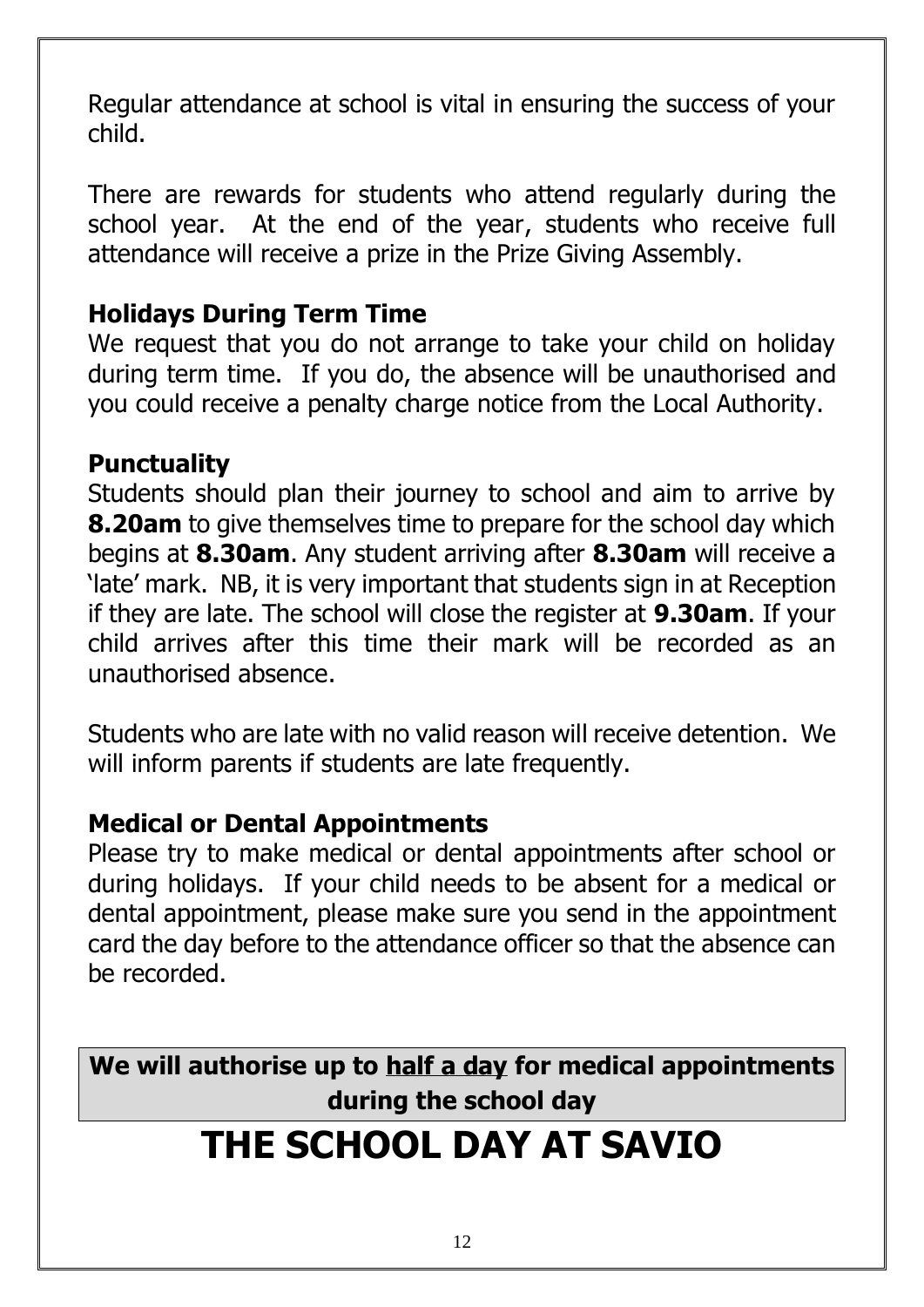For most subjects students will be placed in a class group according to their ability. Students' attainment will be reviewed regularly during the year to make sure they are making good progress and are in the most appropriate class to meet their learning requirements.

|                         | <b>Monday</b><br>Wednesday<br><b>Friday</b> | <b>Tuesday</b><br><b>Thursday</b> |
|-------------------------|---------------------------------------------|-----------------------------------|
| Line up on yard         | 8.25am                                      | 8.25am                            |
| Registration/Form/PSHCE | $8.30$ am $- 8.50$ am                       | $8.30$ am $- 9.15$ am             |
| Period 1                | $8.50$ am $-9.50$ am                        | $9.15$ am $-10.10$ am             |
| Period 2                | $9.50$ am $-10.50$ am                       | $10.10$ am $-11.05$ am            |
| <b>Break</b>            | $10.50$ am $-11.05$ am                      | $11.05$ am $-11.20$ am            |
| Period 3                | $11.05$ am $-12.05$ pm                      | $11.20$ am $-12.15$ pm            |
| Period 4                | $12.05$ pm $-1.05$ pm                       | $12.15$ pm $-1.10$ pm             |
| Lunch                   | $1.05$ pm $-1.45$ pm                        | $1.10pm - 1.50pm$                 |
| Period 5                | $1.45$ pm $- 2.45$ pm                       | $1.50pm - 2.45pm$                 |
| School finishes         | 2.45pm                                      | 2.45pm                            |

## **LUNCHTIME ACTIVITIES**

#### **Please note that students are not allowed to leave the school premises at lunchtime without permission**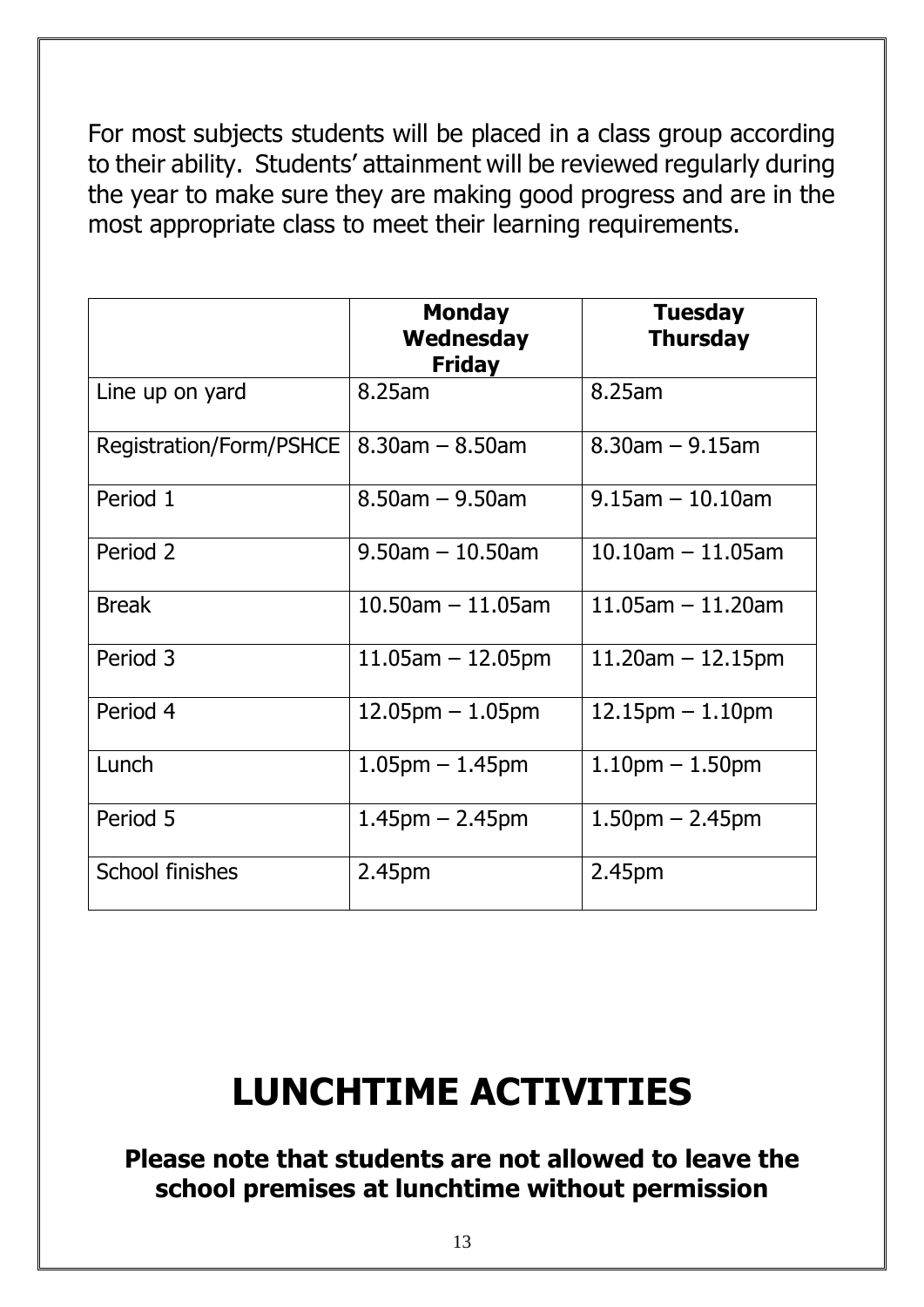#### **Youth Centre**

At lunchtime, students can go to the Don Bosco Youth Centre where they can use pool tables and table tennis. Students may also visit the Oratory or attend one of the lunchtime activities that run each day (see below).



#### **Lunchtime Activities depending on student interest**

- 
- 
- 
- \* Sports Activities \* Latin classes
- 
- \* Art Club \* Library/The Oratory
- \* Computer Club \* Don Bosco Centre
- \* Music Groups \* Language Club
	-
- \* Dance Groups \* Indoor Board Games





# **BUS ROUTES (AM)**

**691** - Starts at Kirkdale Train Station (7.57am) via Westminster Road, Hawthorne Road, Oxford Road, Worcester Road,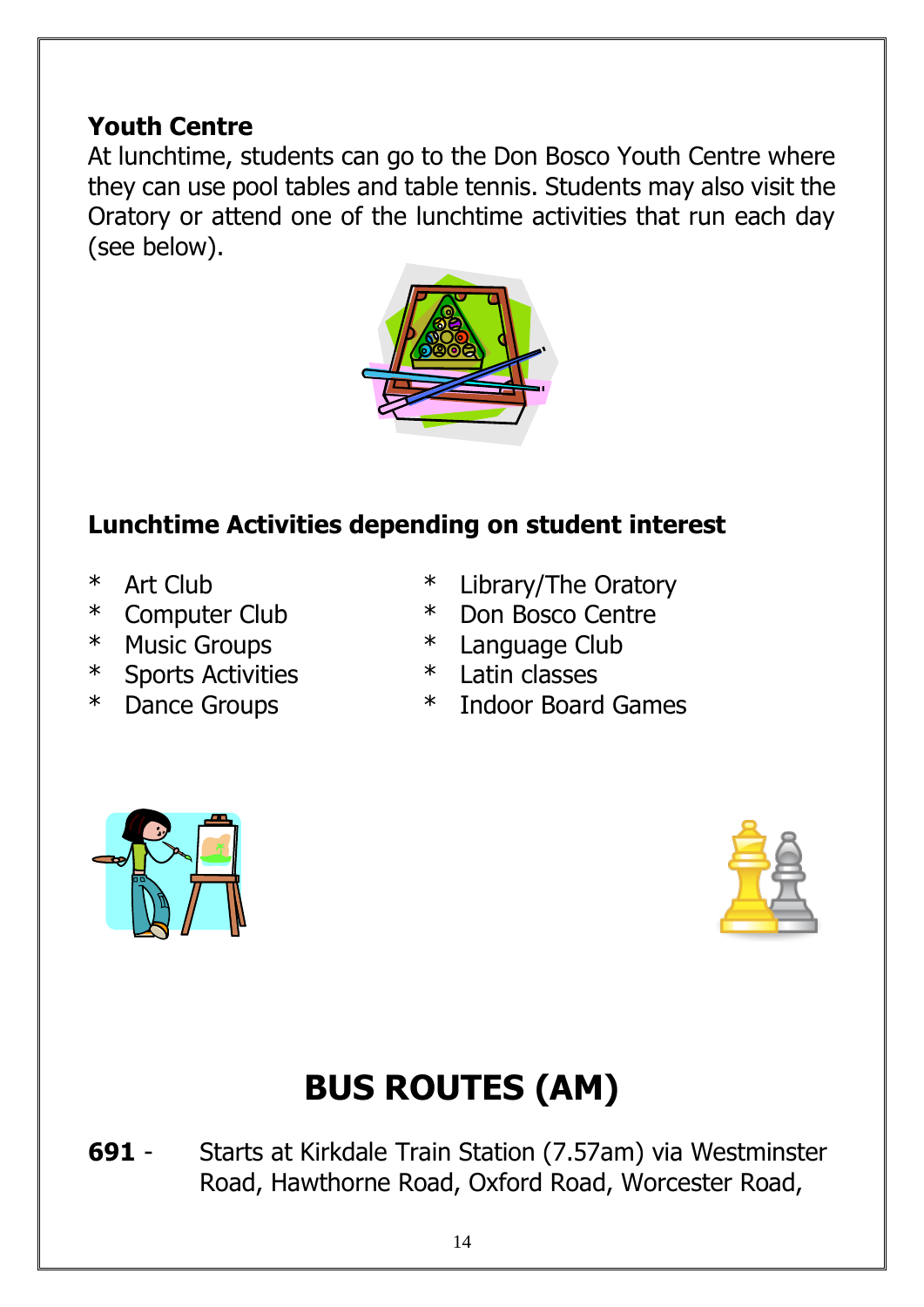Aintree Road, Marsh Lane (8.04am), Stanley Road, Linacre Road (8.08am), Bridge Road, Church Road onto Netherton Way to Savio Salesian College (layby)

- **692** Starts at Kirkdale Train Station (8.00am) via Melrose Road, Stanley Road, Marsh Lane, Rimrose Road, Knowsley Road, Stanley Road, Marsh Lane, Aintree Road, Southport Road, Watts Lane, Orrell Road, Harris Drive, Kirkstone Road South, Church Road onto Netherton Way to Savio Salesian College (layby)
- **56** Kirkdale Station (8.00am), Melrose Road, Southport Road, Netherton Way

### **BUS ROUTES (PM)**

- **692** Netherton Way, Bailey Drive, Southport Road, Aintree Road, Marsh Lane, Stanley Road, Melrose Road to Kirkdale Station
- **693** Netherton Way, Bailey Drive, Linacre Lane, Knowsley Road, Rimrose Road, Marsh Lane to Brunswick Boys Club
- **56** Netherton Way, Southport Road, Melrose Road, Kirkdale Station

#### **The cost of travel on school buses is £1 each way**



### **PLEASE REMEMBER:**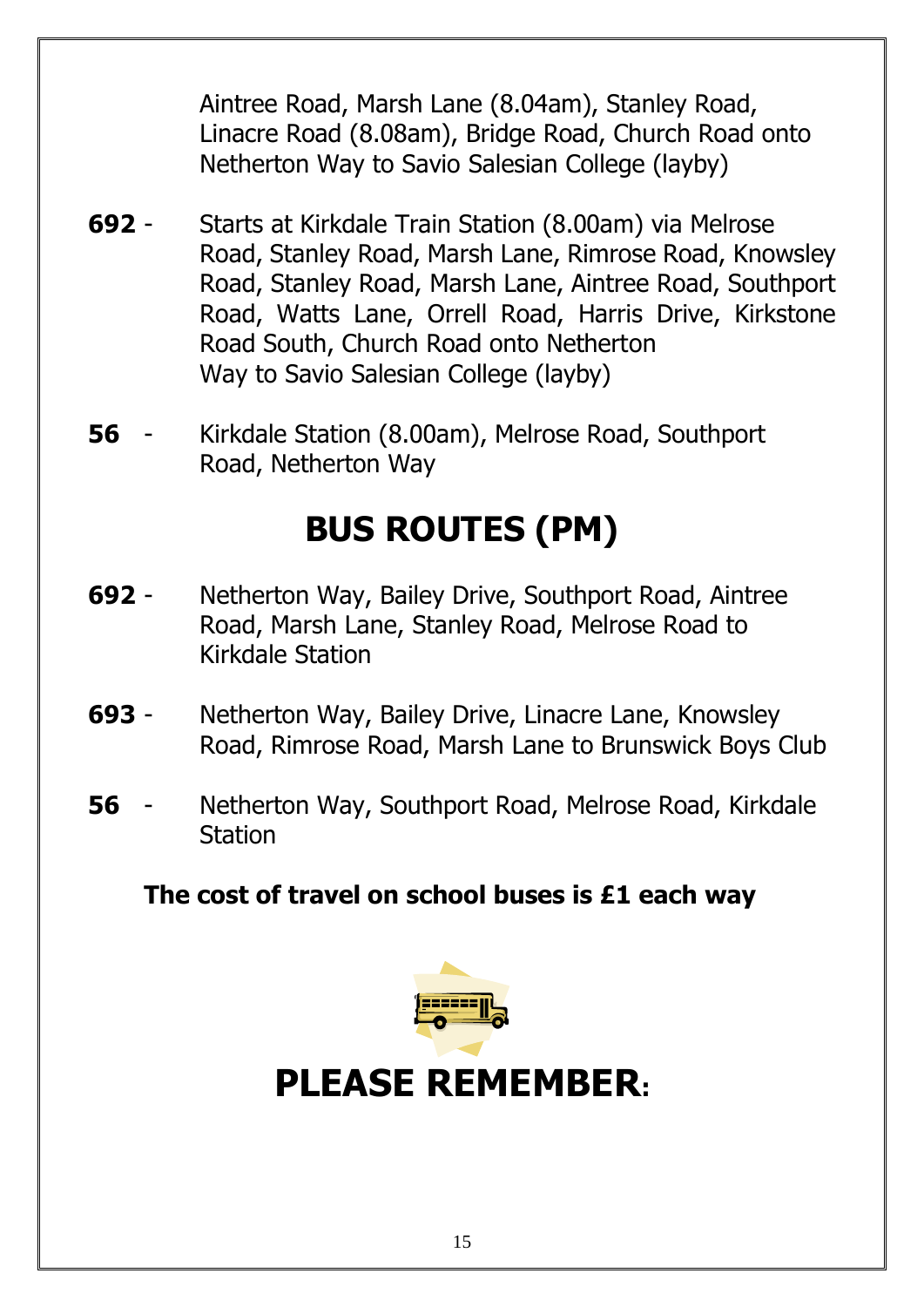- **Provision of bus services depends on the good behaviour which is** well managed by the great majority of Savio Salesian College students;
- **When using any form of public transport in school uniform, students are representing Savio Salesian College and should behave appropriately**
- Students who prove to be either a nuisance or a danger on the way to or from school threaten the provision of these services. To safeguard the services for others, any student who fails to behave properly on these journeys will be **BARRED from using school buses** AND may be subject to further school discipline as a result. The school will not rule out the issuing of fixed penalty notices to anyone who causes serious and wilful damage.

# **FREE SCHOOL MEALS**

Your child may be entitled to free school meals if you receive any of the following :

- Income Support
- Income Based Job seekers Allowance
- Child Tax Credit (provided your income does not exceed a stated amount and you are not entitled to Working Tax Credit)
- Guaranteed Pension Credit
- Support under Part VI of the Immigration and Asylum Act

Please contact your local authority Free School Meals department to make a claim if you think your child is entitled

## **PRIVACY NOTICE**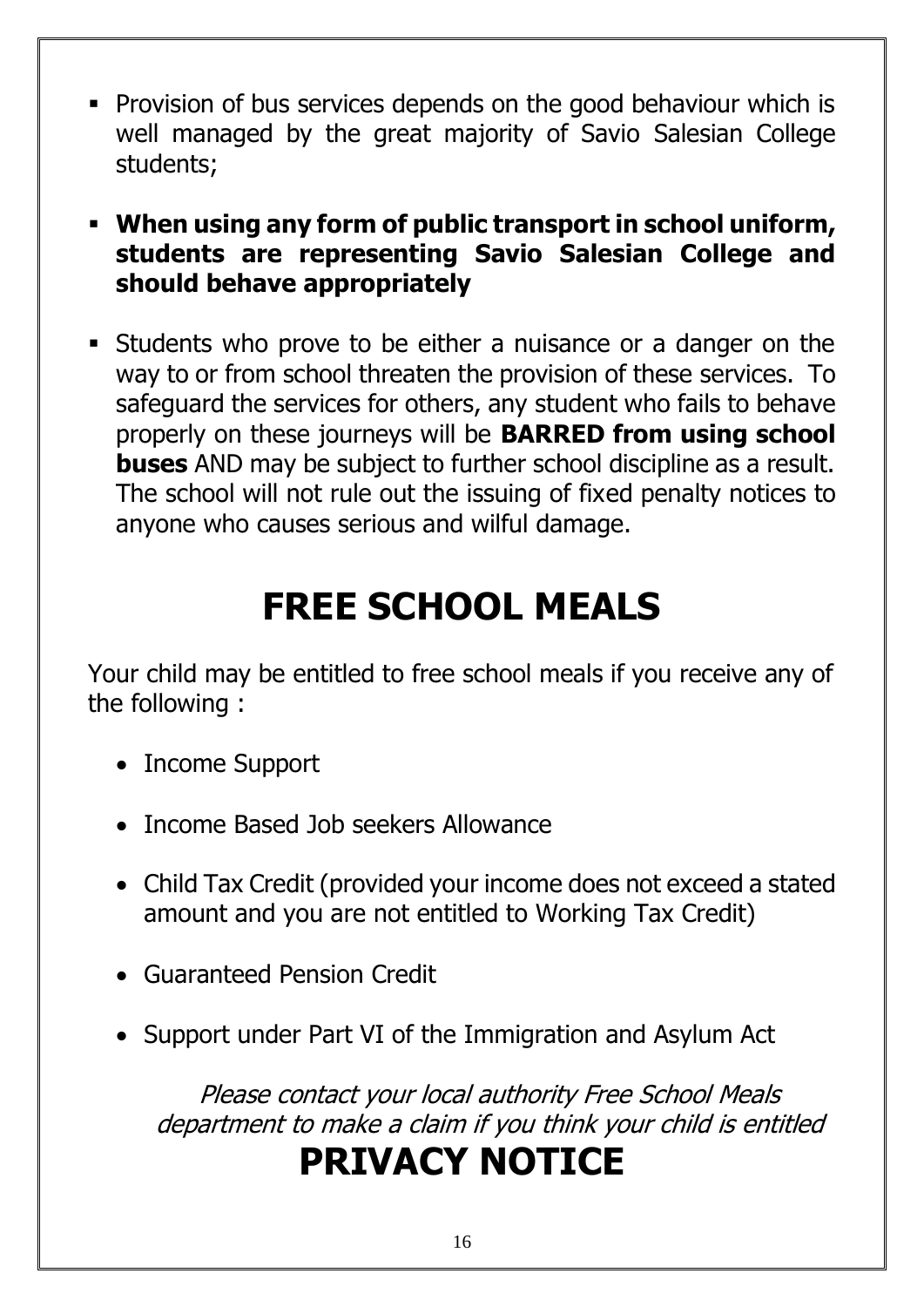#### **For**

#### **Students in Schools, Alternative Provision and Student Referral Units and Children in Early Years Settings**

#### **Privacy Notice - Data Protection Act 2018**

We, **Savio Salesian College** are a data controller for the purposes of the Data Protection Act. We collect personal information from you and may receive information about you from your previous school and the Learning Records Service. We hold this personal data to:

- Support your learning;
- Monitor and report on your progress;
- Provide appropriate pastoral care, and
- Assess how well we are doing.

Information about you that we hold includes your contact details, national curriculum assessment results, attendance information and personal characteristics such as your ethnic group, any special educational needs you may have and relevant medical information. If you are enrolling for post 14 qualifications the Learning Records Service will give us your unique learner number (ULN) and may also give us details about your learning or qualifications.

Some of the information you supply will be used by the Skills Funding Agency to fulfil its statutory functions, issue/verify your Unique Learning Number (ULN), and update/check your Personal Learning Record (PLR). The Skills Funding Agency may share your ULN and PLR with other education related organisations, such as your careers service, school, college, university, Government Departments and public bodies responsible for funding your education. If you want more information about this section, please contact the Examinations Officer at the College.

#### **In addition, for Secondary and Middle deemed Secondary Schools:**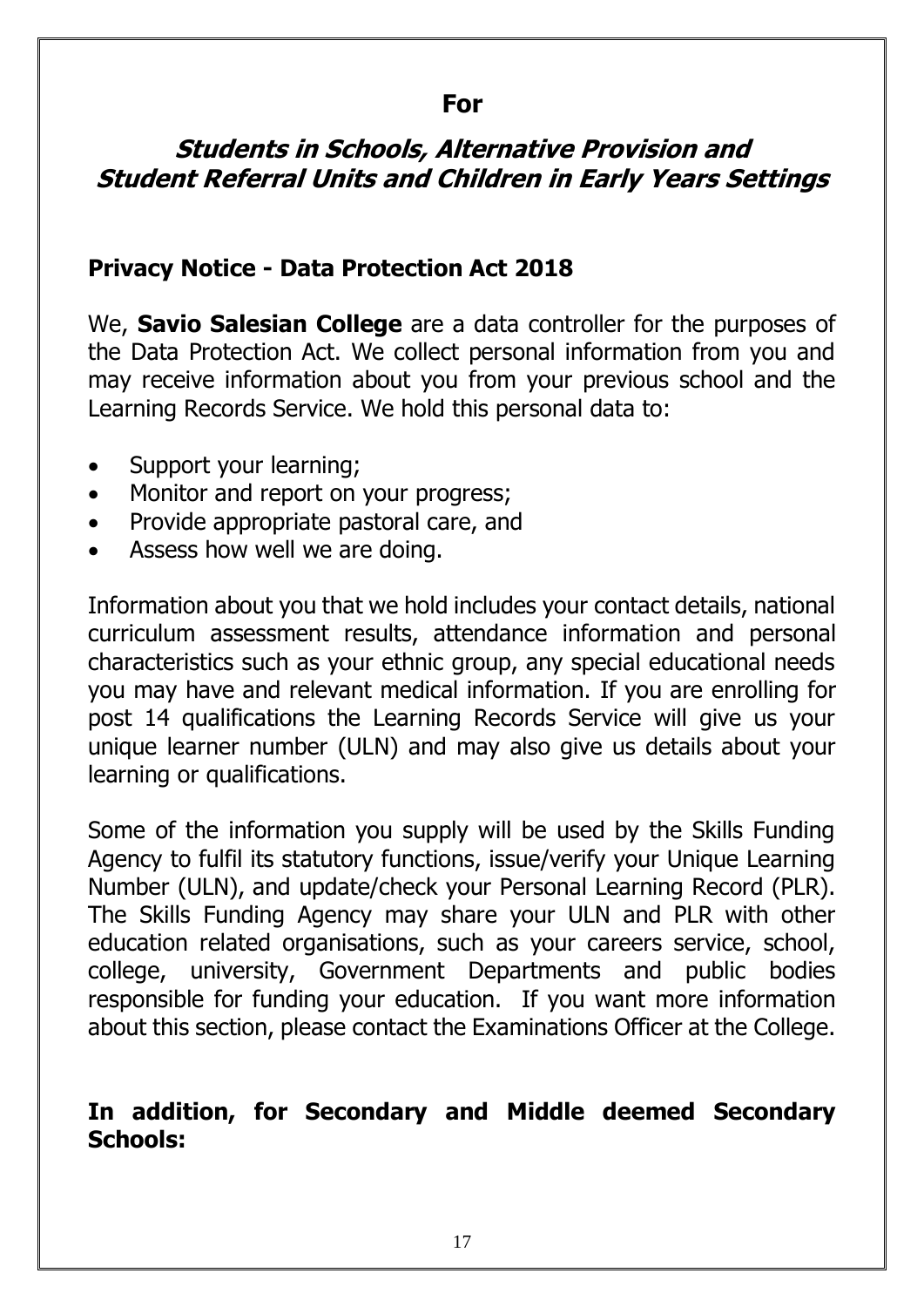Once you are aged 13 or over, we are required by law to pass on certain information to providers of youth support services in your area. This is the local authority support service for young people aged 13 to 19 in England. We must provide the names and addresses of you and your parent(s), and any further information relevant to the support services' role.

However, if you are over 16, you (or your parent(s)) can ask that no information beyond names, addresses and your date of birth be passed to the support service. This right transfers to you on your 16th birthday. Please tell the school office if you wish to opt out of this arrangement.

For more information about young people's services, please go to the National Careers Service page at: <https://nationalcareersservice.direct.gov.uk/aboutus/Pages/default.aspx>

#### **We will not give information about you to anyone without your consent unless the law and our policies allow us to.**

We are required by law to pass some information about you to our Local Authority (LA) and the Department for Education.

If you want to receive a copy of the information about you that we hold or share, please contact the school office.

If you need more information about how the LA and DfE store and use your information, then please go to the following websites:

#### <http://www.sefton.gov.uk/default.aspx?page=9541> or

[http://www.education.gov.uk/researchandstatistics/datatdatam/b00212](http://www.education.gov.uk/researchandstatistics/datatdatam/b00212337/datause) [337/datause](http://www.education.gov.uk/researchandstatistics/datatdatam/b00212337/datause)

If you cannot access these websites, please contact the LA or DfE as follows: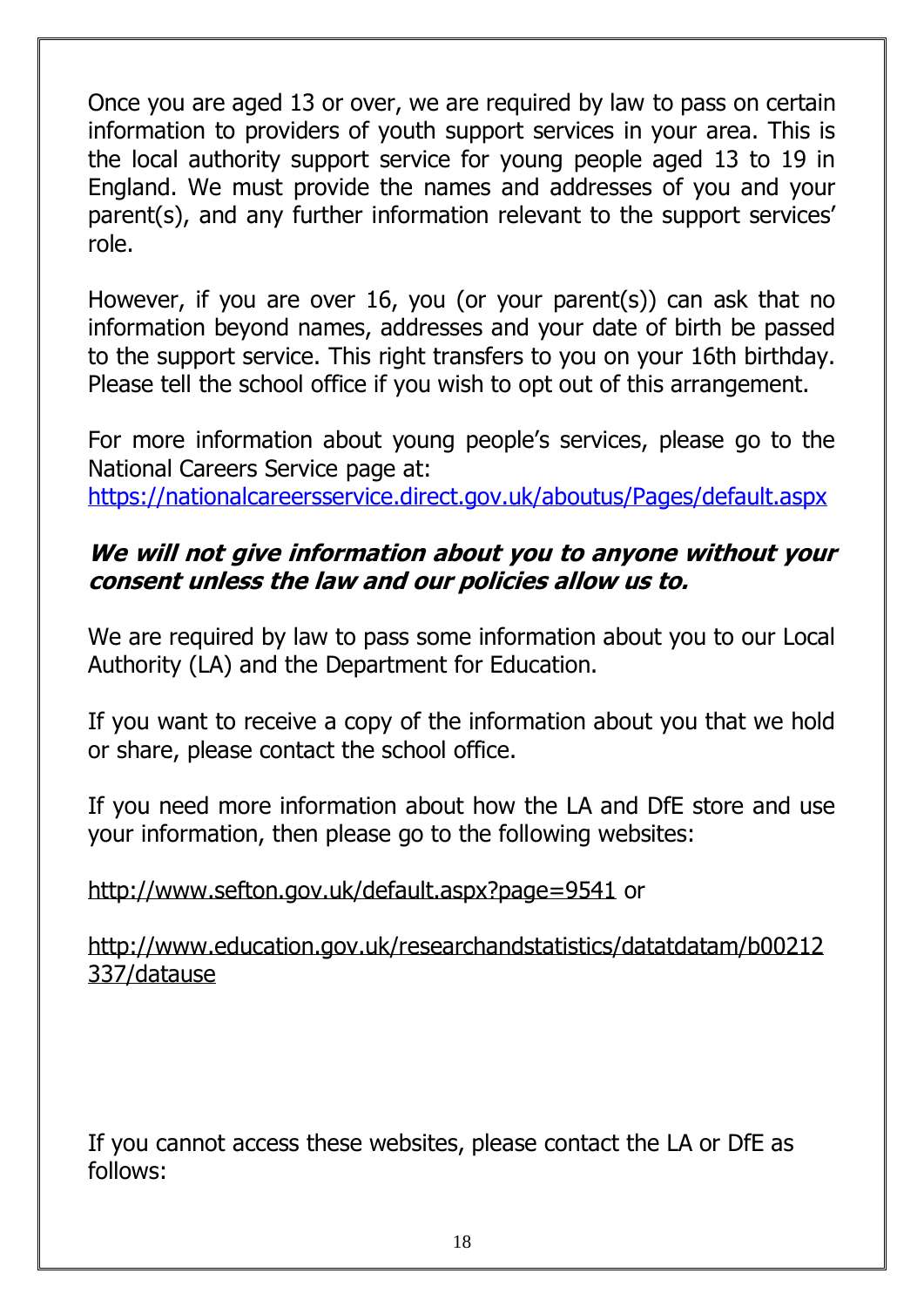- Sefton Metropolitan Borough Council Telephone: 0845 140 0845 Minicom: 0151 934 4657 or by completing the contact us online form available at [www.sefton.gov.uk](http://www.sefton.gov.uk/)
- Public Communications Unit Department for Education Sanctuary Buildings Great Smith Street London SW1P 3BT Website: [www.education.gov.uk](http://www.education.gov.uk/) Email: <http://www.education.gov.uk/help/contactus> Telephone: 0370 000 2288
- Data Protection Officer The Data Protection Officer is responsible for overseeing data Protection within the School so if you do have any questions in this Regard, please do contact him on the information below:- Data Protection Officer: Craig Stilwell Company: Judicium Consulting Ltd Address: 72 Cannon Street, London, EC4N 6AE Email: [dataservices@judicium.com](mailto:dataservices@judicium.com) Web: [www.judiciumeducation.co.uk](http://www.judiciumeducation.co.uk/) Telephone: 0203 326 9174

## **SAFEGUARDING**